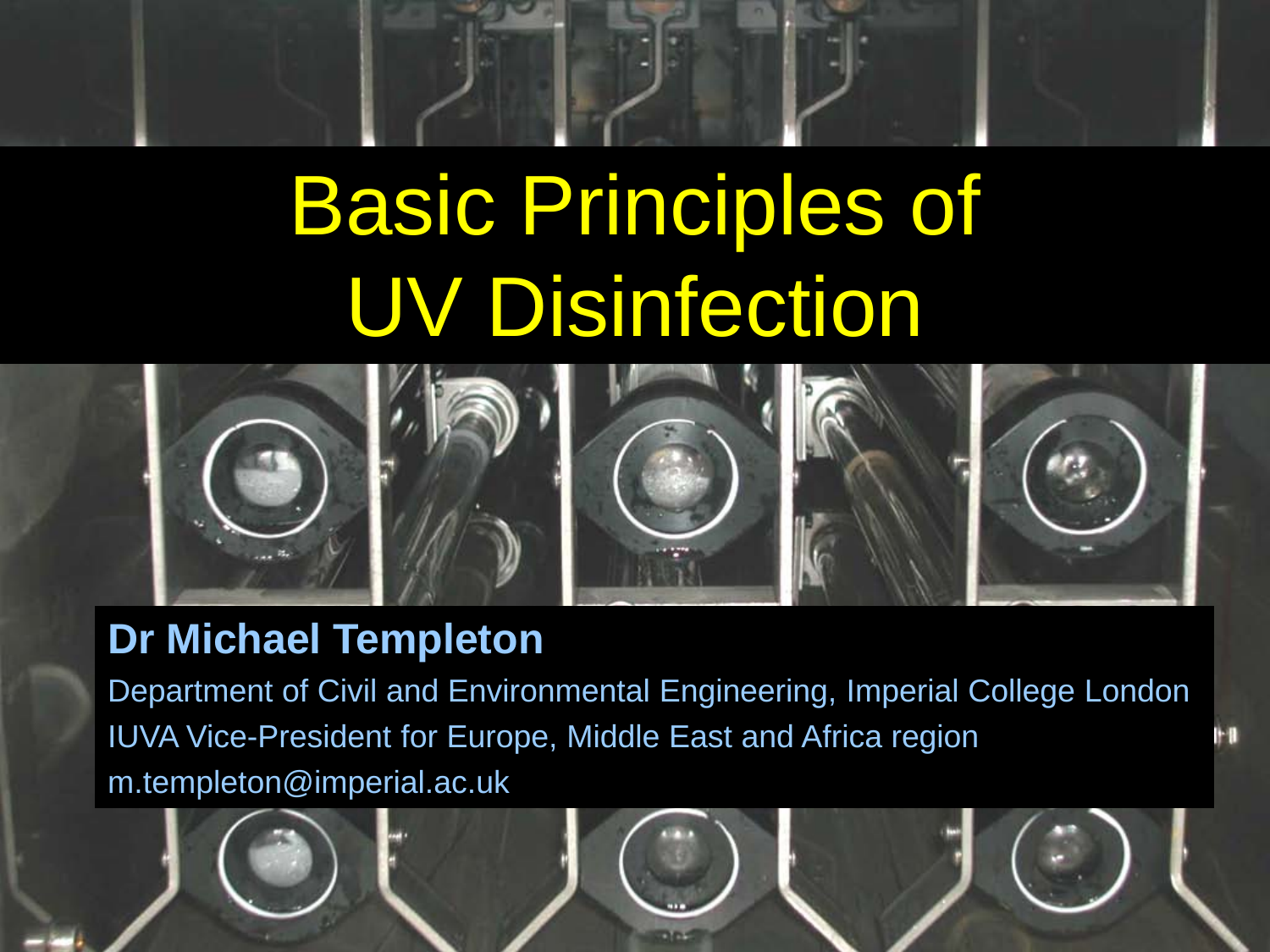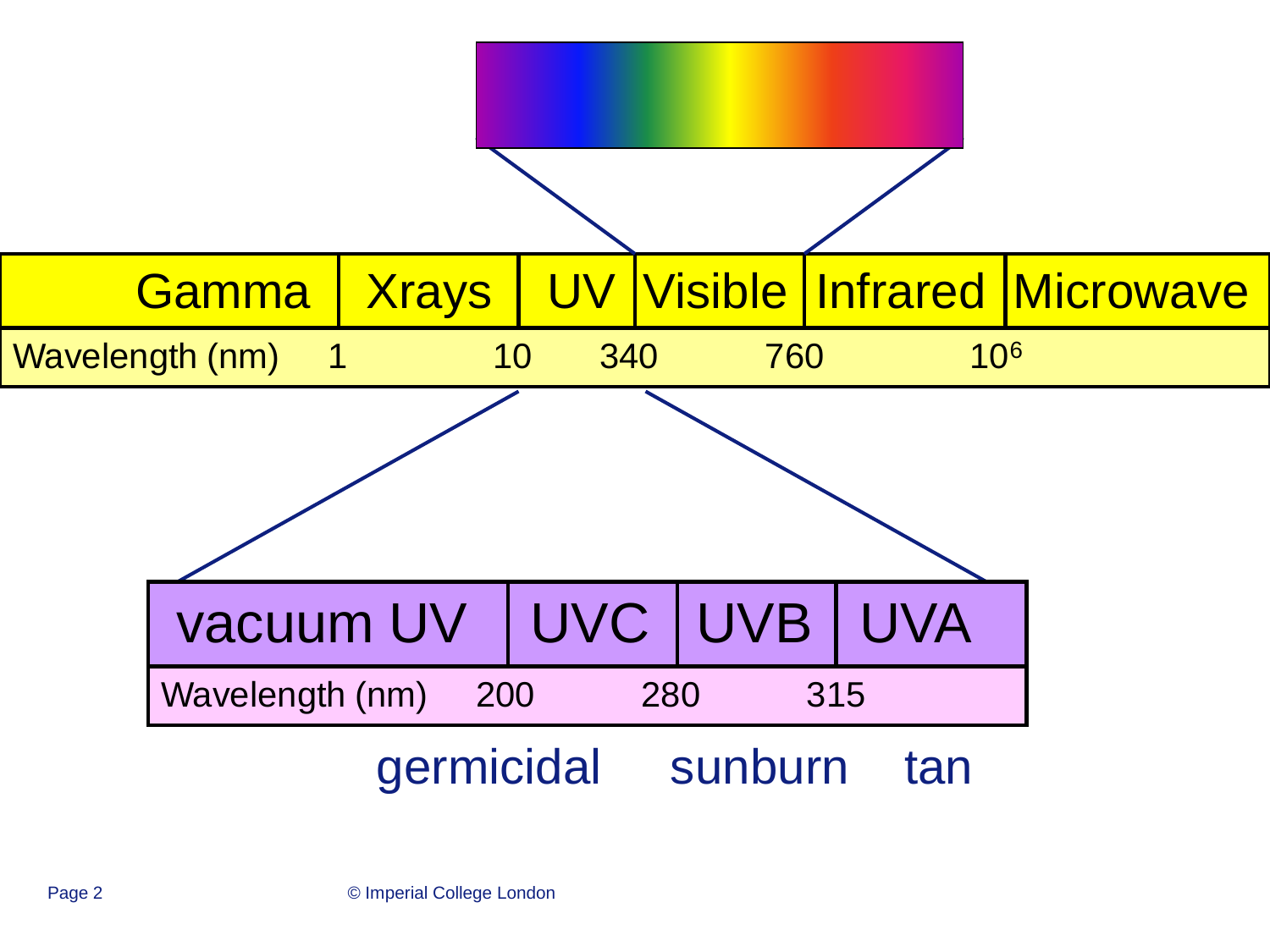# **Microbial Inactivation by UV Light**



- In order to *inactivate* microorganisms, UV energy must be absorbed somehow
- DNA & RNA happens to absorb light in the UVC range emitted by UV lamps
- DNA & RNA are the master instructions for the cell
- UV damages these nucleic acids and prevents cell replication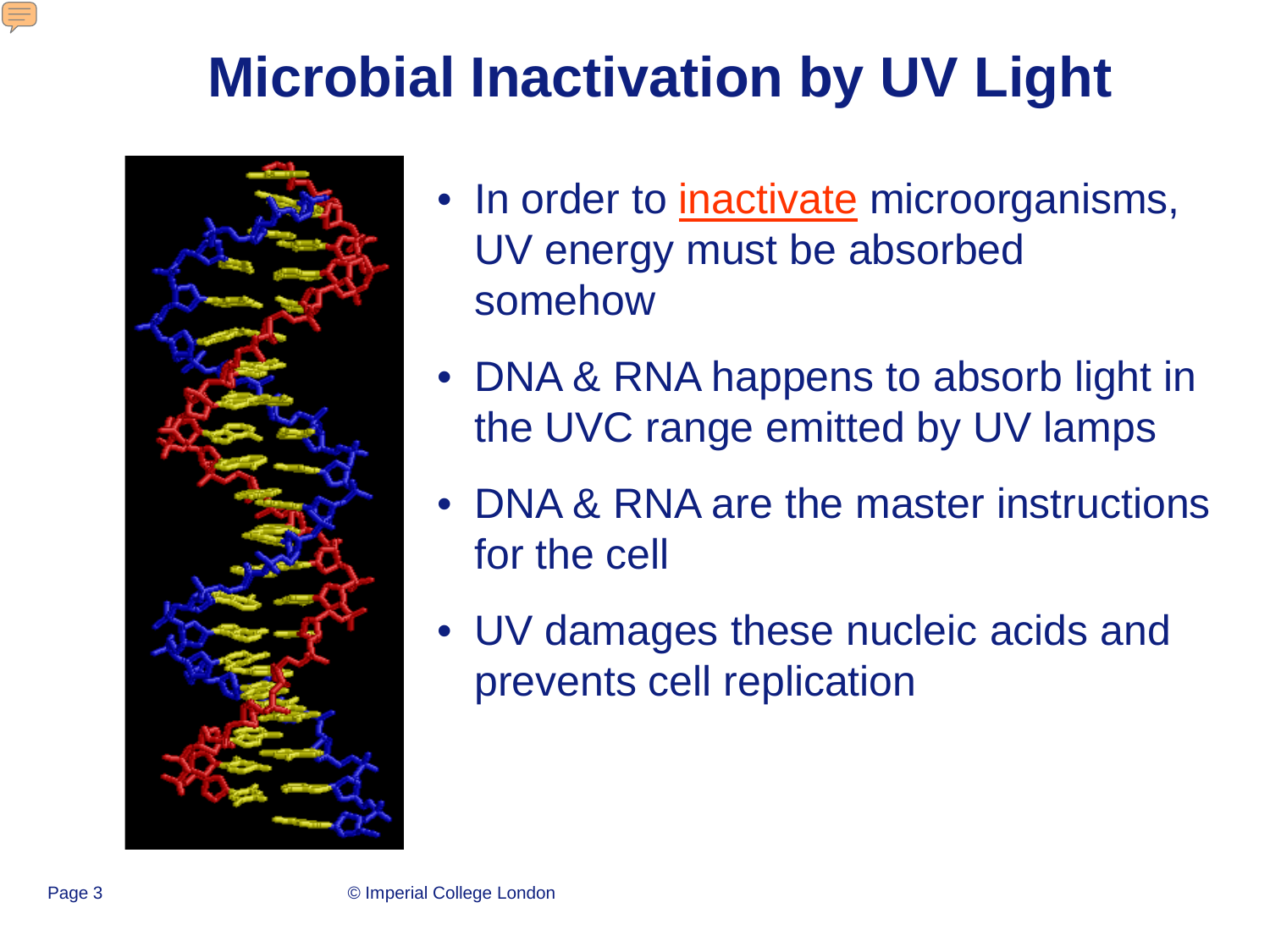

# **UV Dose Terminology**

#### **Dose = Intensity x Time**

#### **Fluence = Fluence rate x Time**

- J/m<sup>2</sup>, mJ/cm<sup>2</sup>, mW·sec/cm<sup>2</sup> are commonly used units
- 10 J/m<sup>2</sup> = 1 mW·sec/cm<sup>2</sup> = 1 mJ/cm<sup>2</sup>
- So, 400 J/m<sup>2</sup> is the same as 40 mJ/cm<sup>2</sup>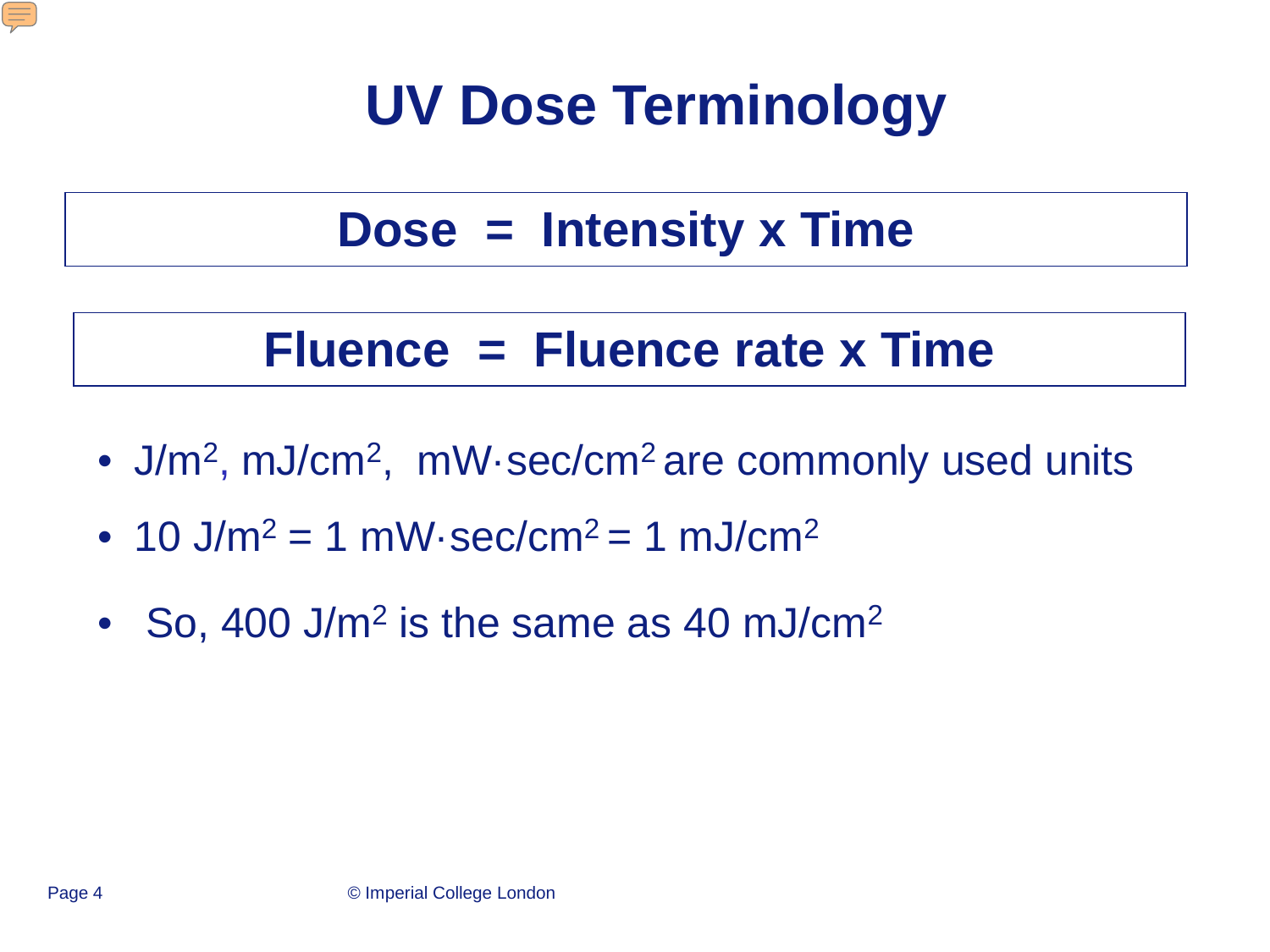

#### UV Dose (mJ/cm2)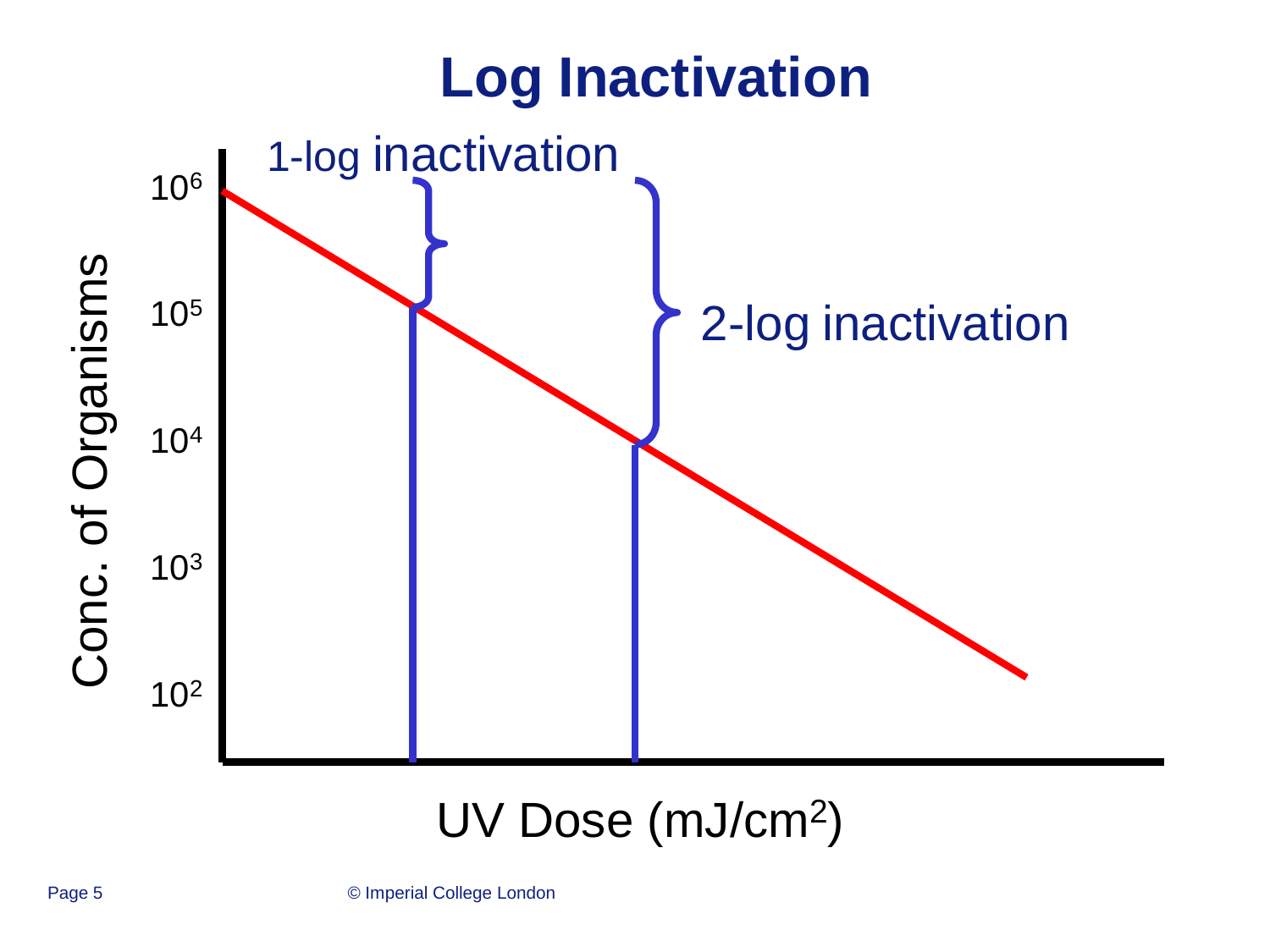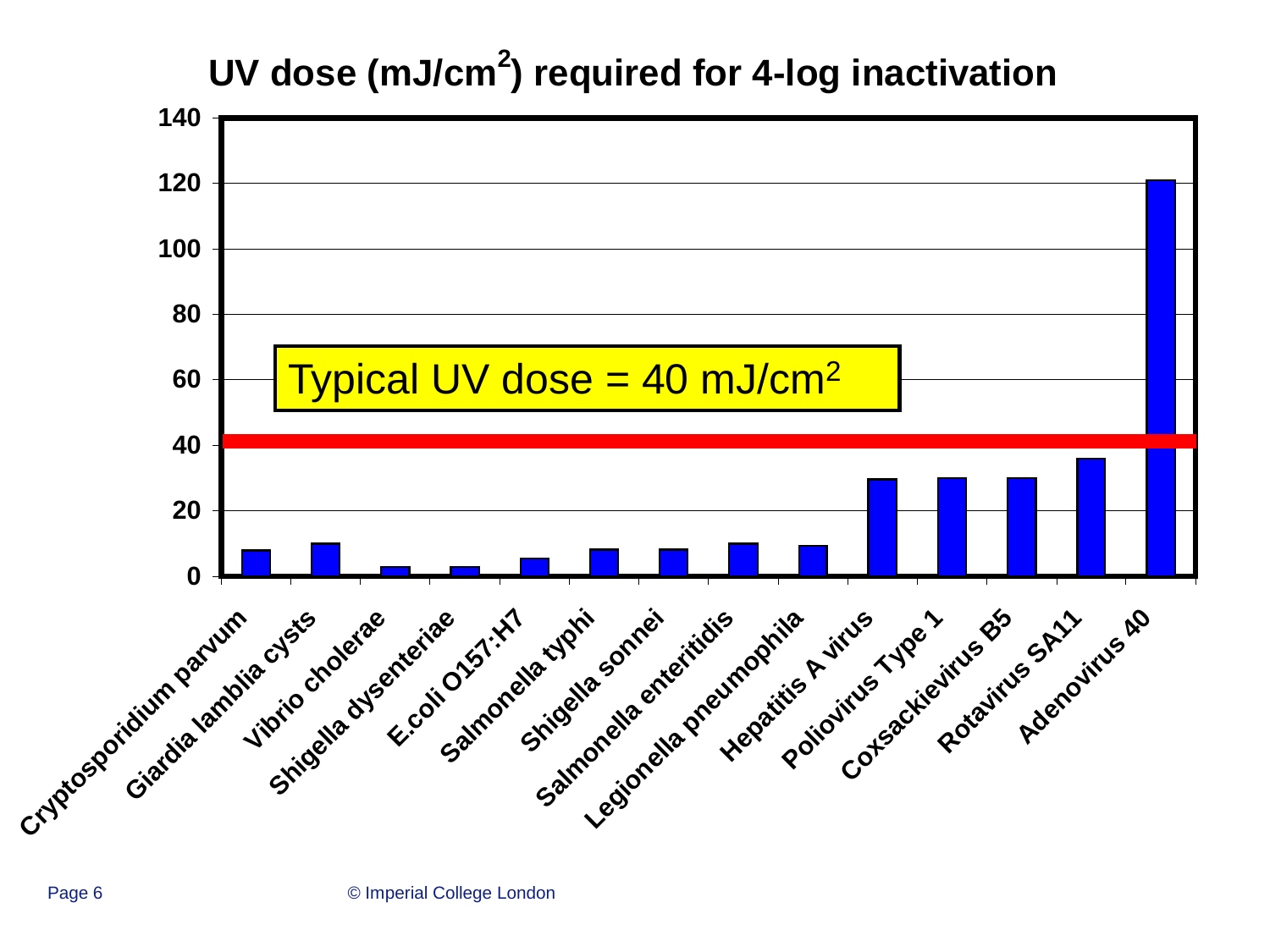

Page 7 © Imperial College London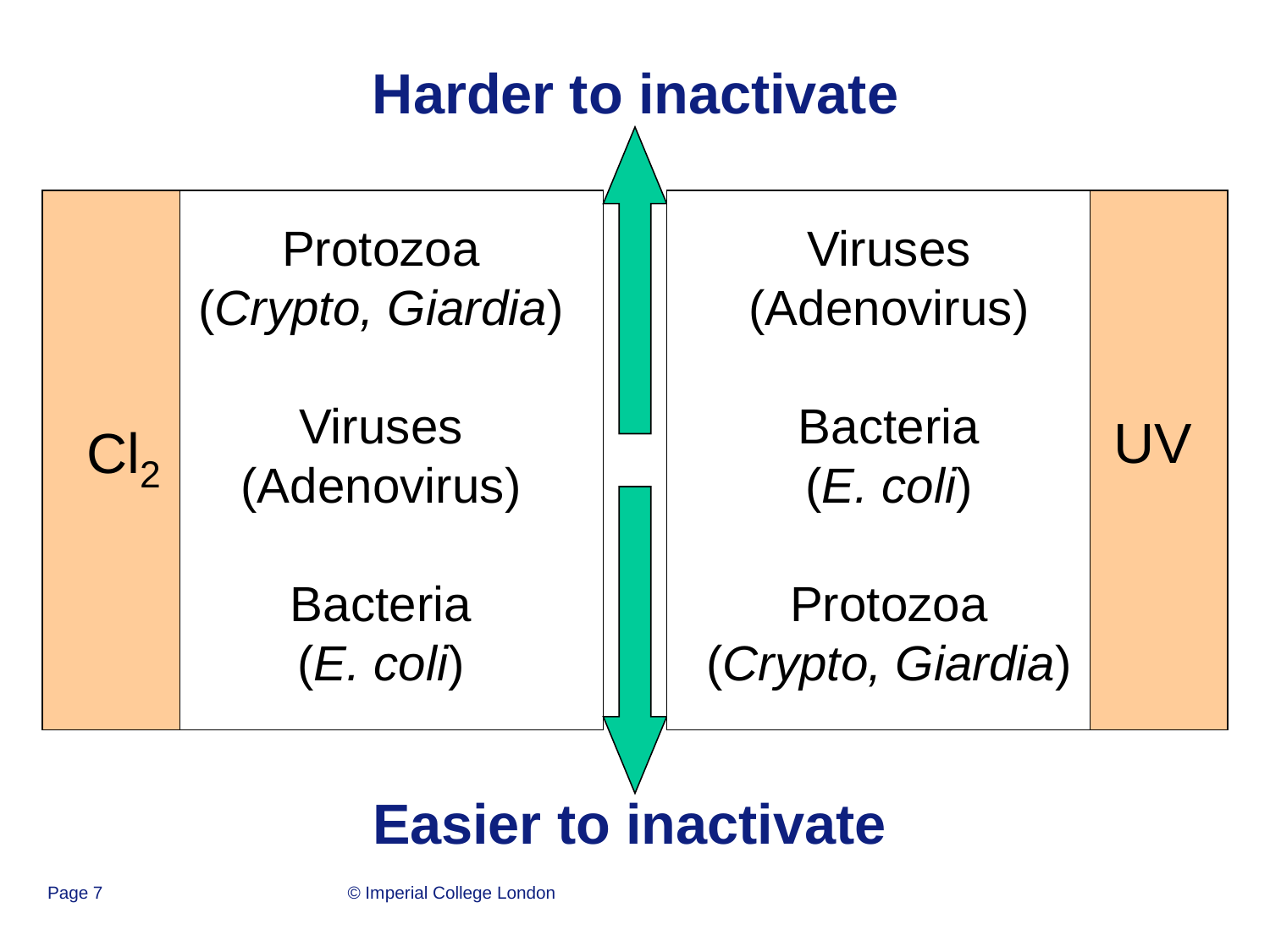

# **A Note about DNA Repair**

- 'Light' and 'dark' repair mechanisms exist, but likely not a drinking water concern
- If you apply enough UV, you destroy the ability to repair
- UV doses in the 40+ mJ/cm<sup>2</sup> range are thought to be easily high enough to prevent repair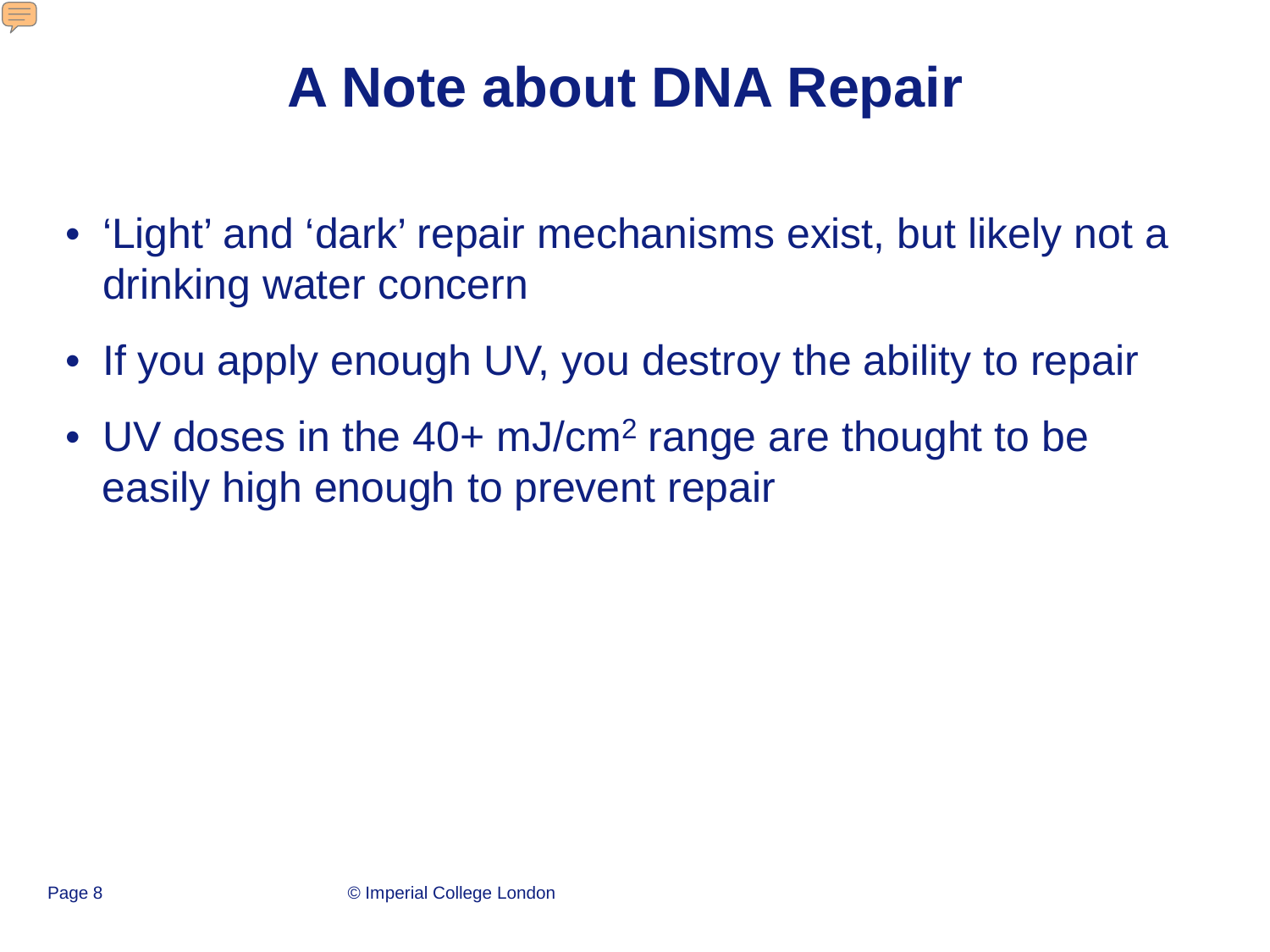# Where Do You Get UV?



#### Humour Credit: Ron Hofmann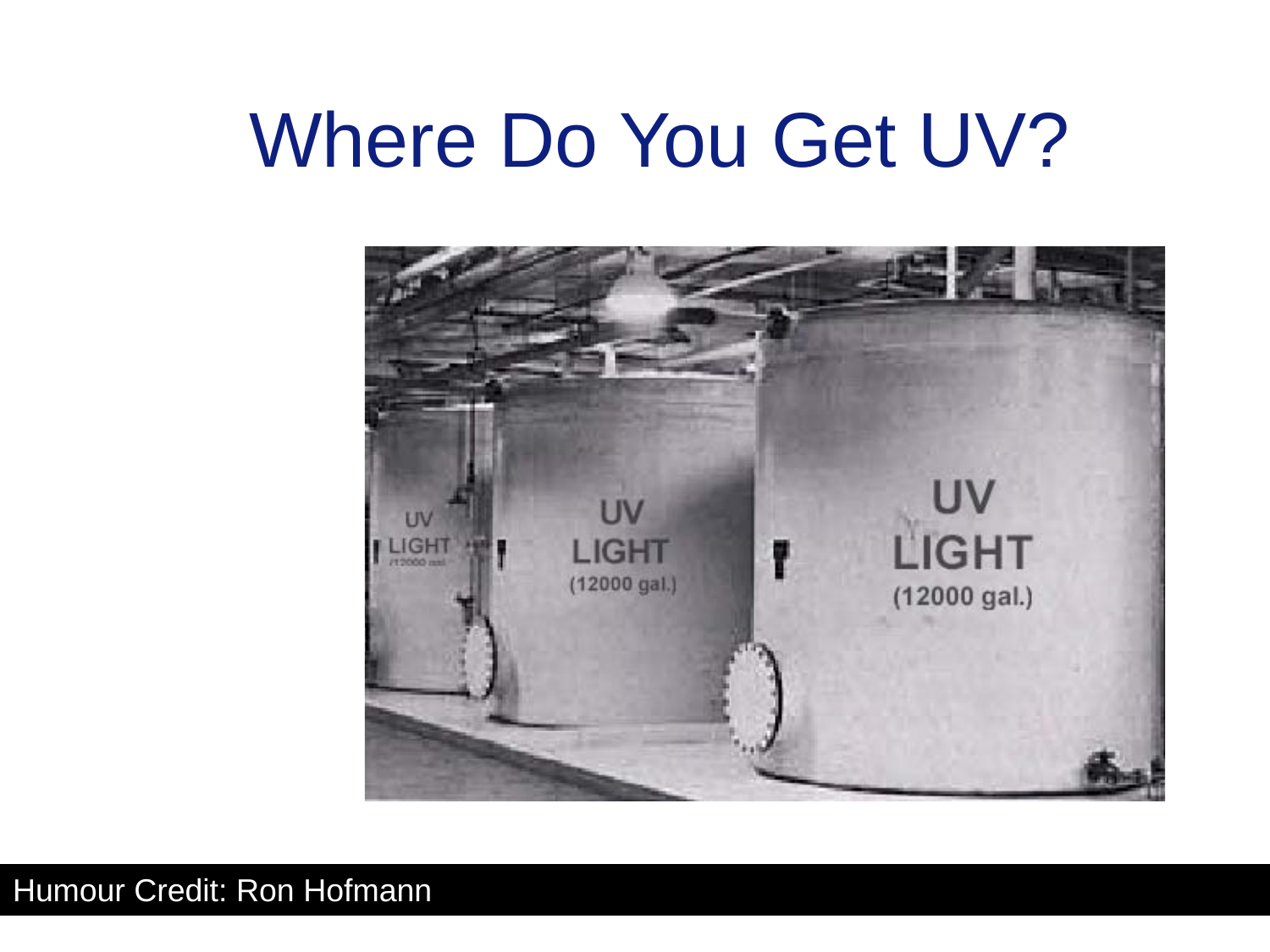#### **UV Reactors**

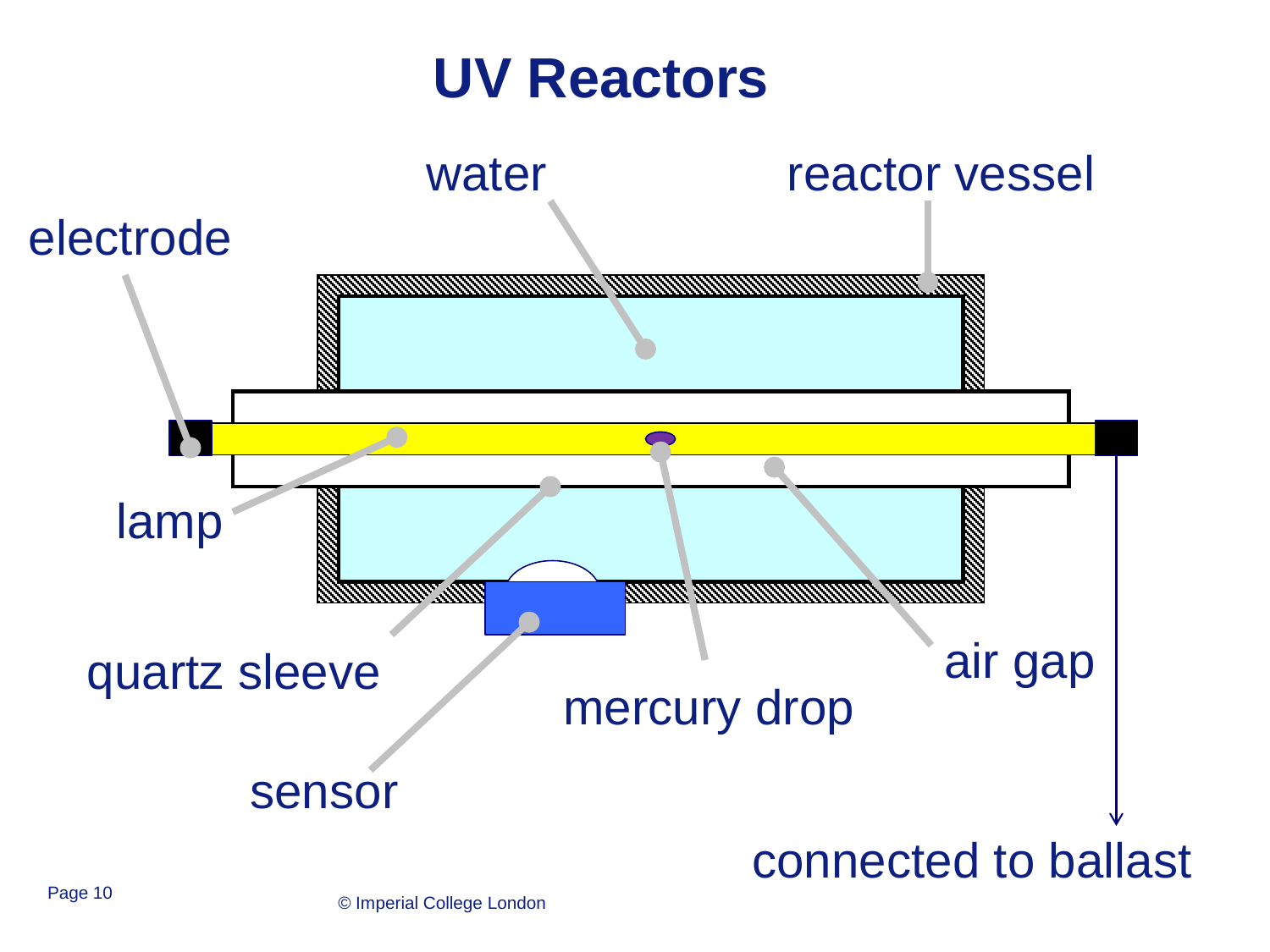

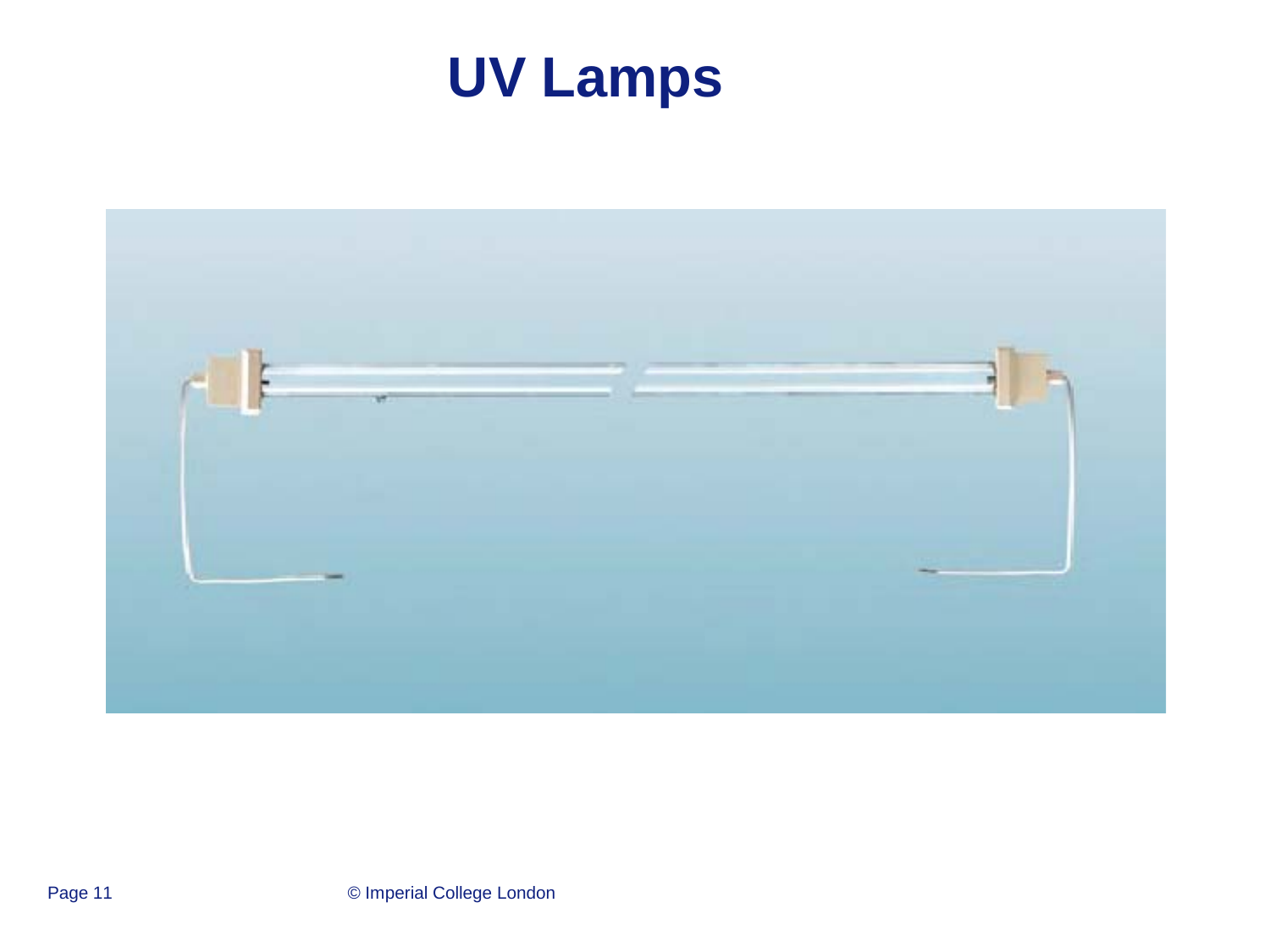

Note: The y-axis scale is different for LP and MP lamps on this graph. MP lamps emit MUCH MORE energy than LP lamps.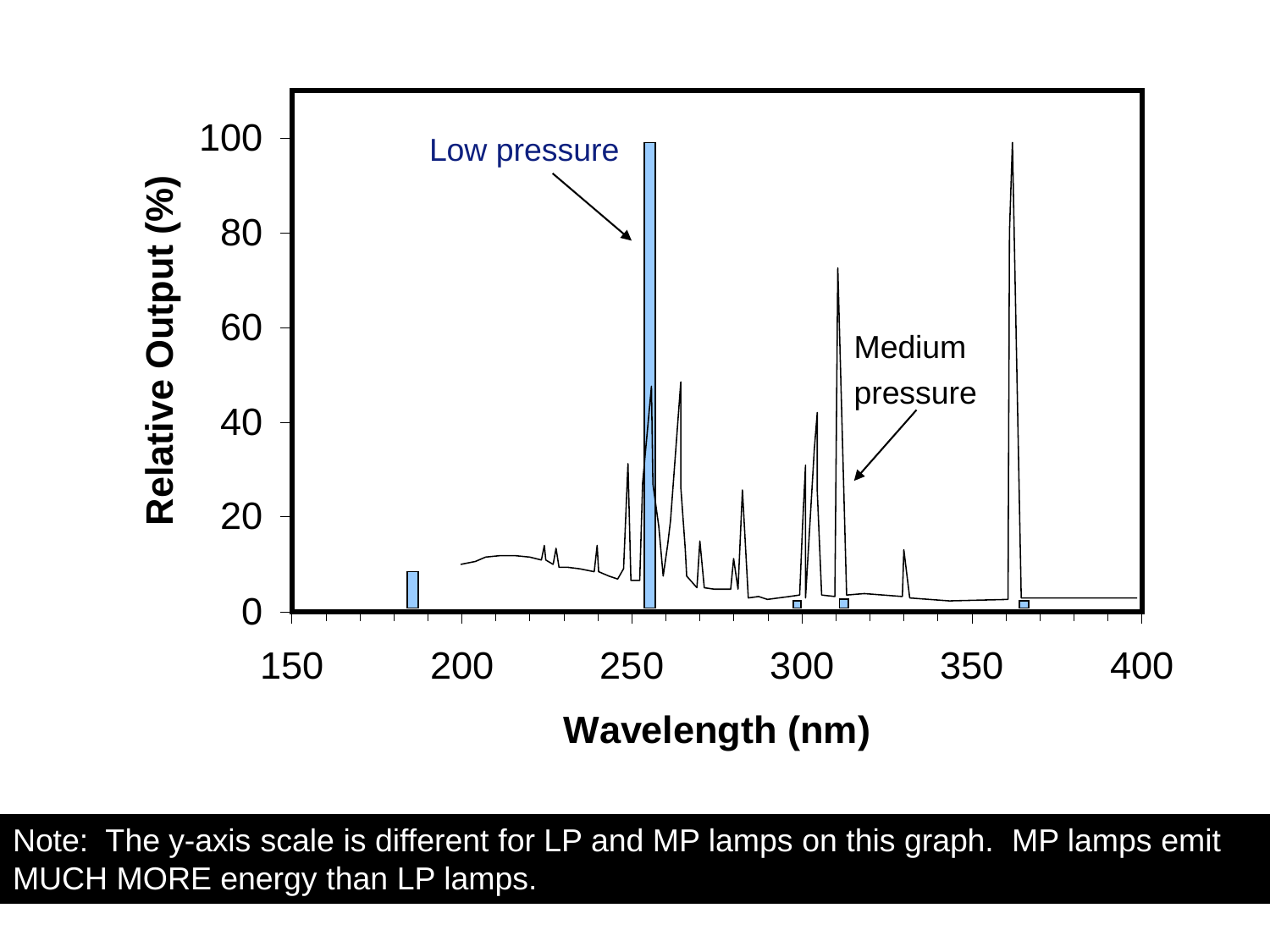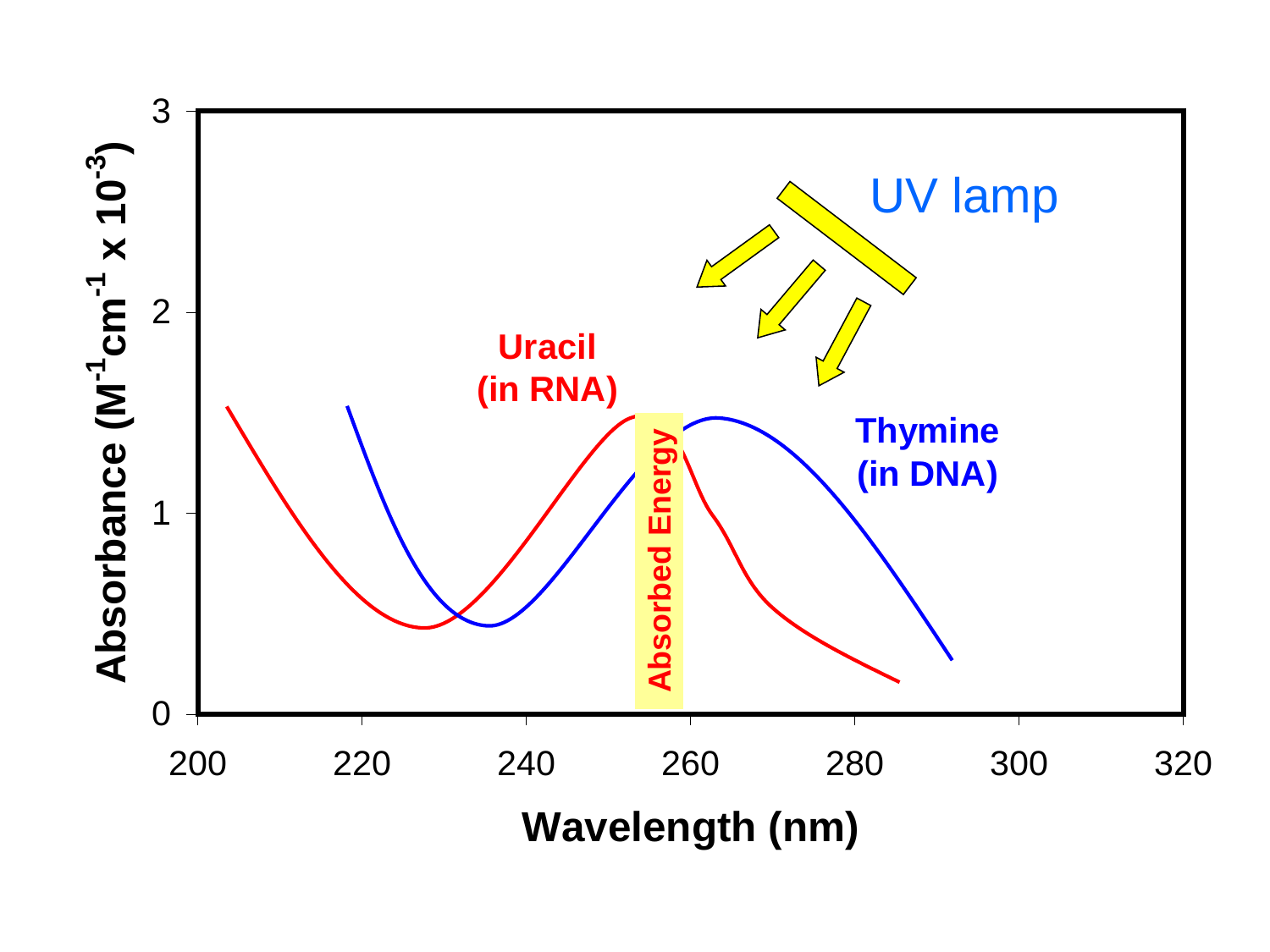### **Lamps Age and Need Replacing!**

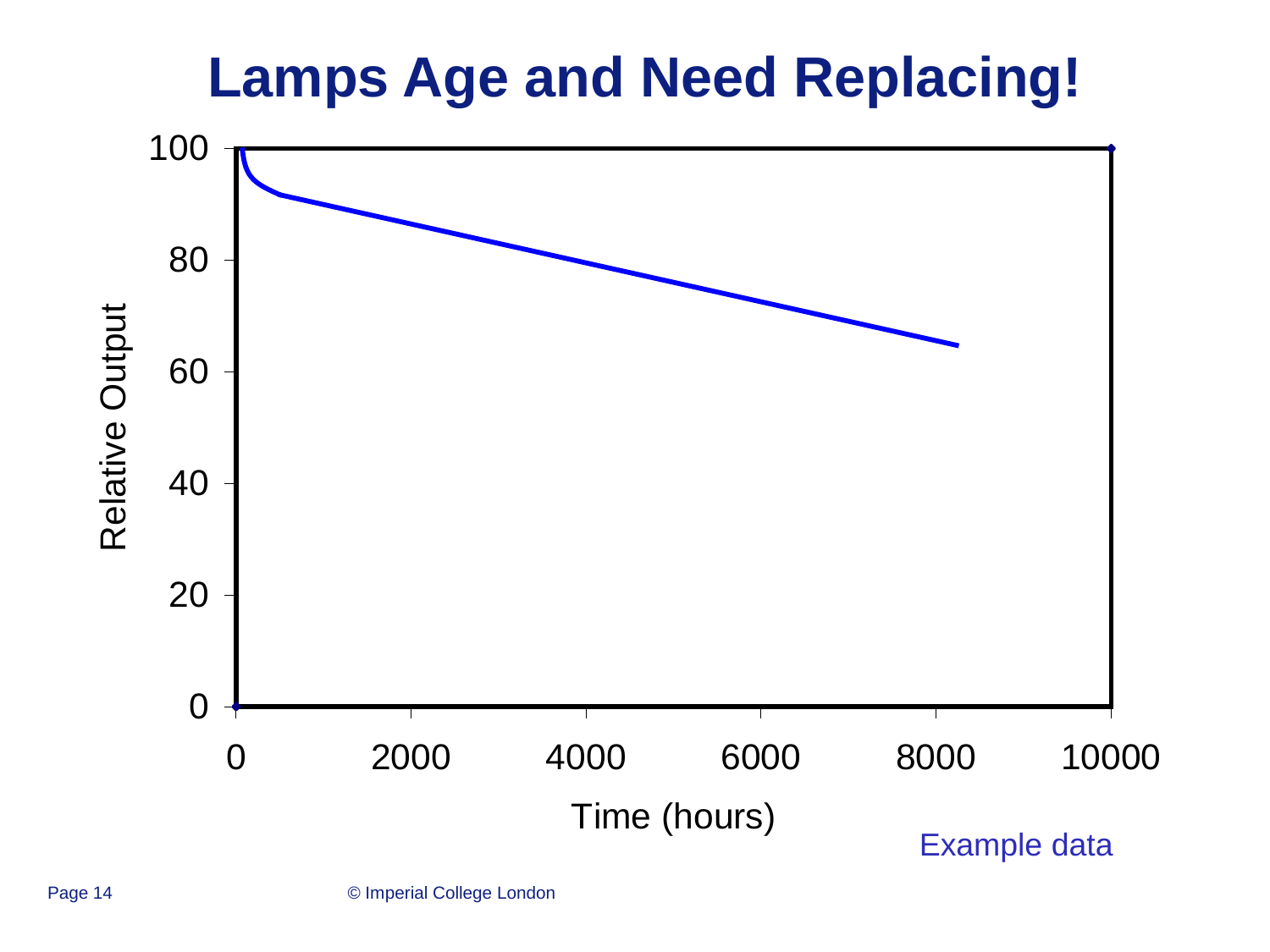### **Other Sources of UV…**





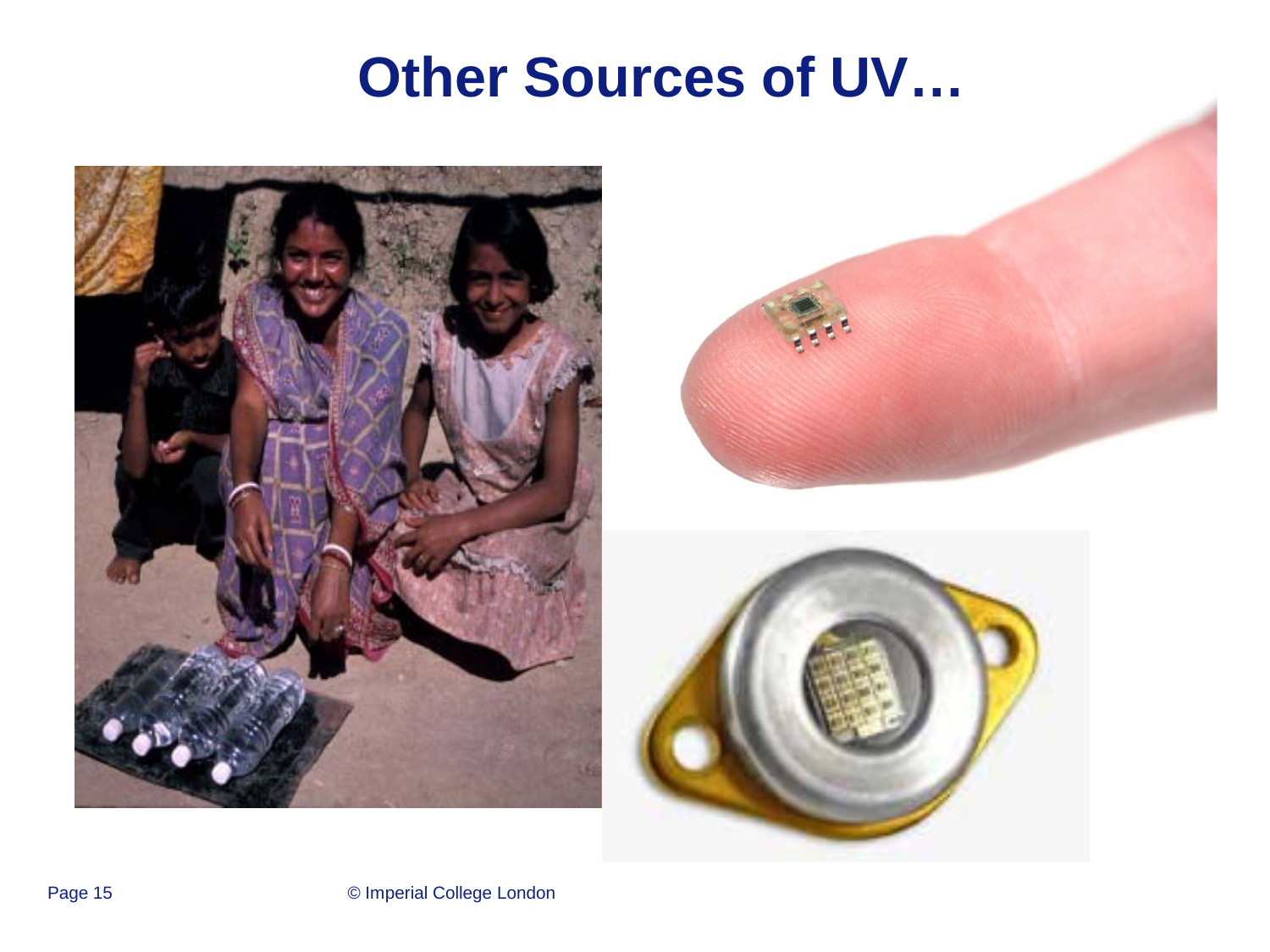# **UV Disinfection Benefits**

- *Cryptosporidium* and other pathogens inactivated at relatively low, economical UV doses
- No formation of regulated disinfection by-products at typically applied UV doses for disinfection
- Small space requirements (no contact tank)
- Competitive costs versus alternatives (*e.g.* ozone, membrane filtration)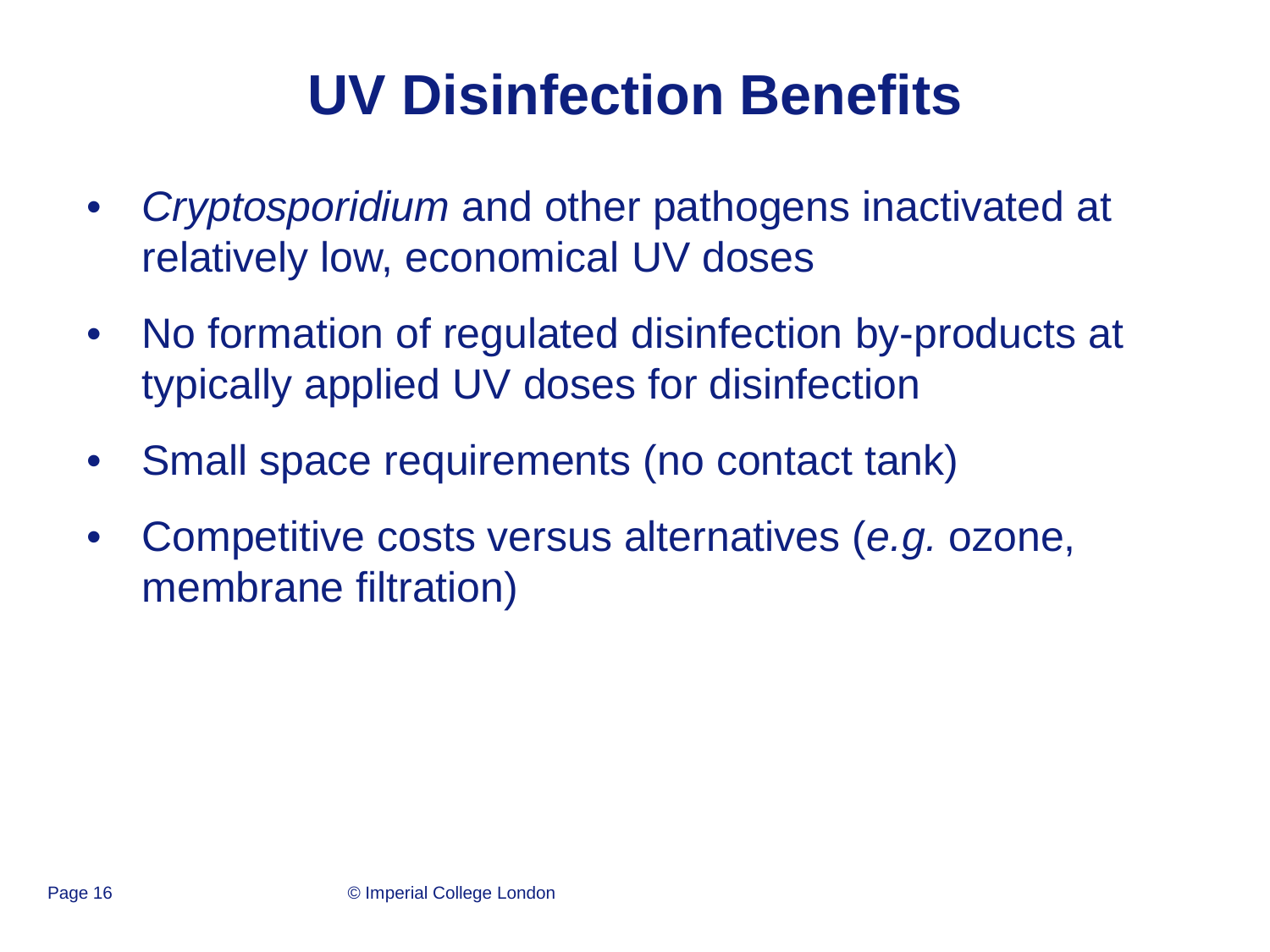# **UV Disinfection Limitations**

- No taste and odour control (on its own...)
- Does not remove colour (on its own...)
- No iron, manganese oxidation
- No residual disinfecting capabilities

Design and operation of UV reactors must take into account relevant water quality factors and include a dose validation/monitoring strategy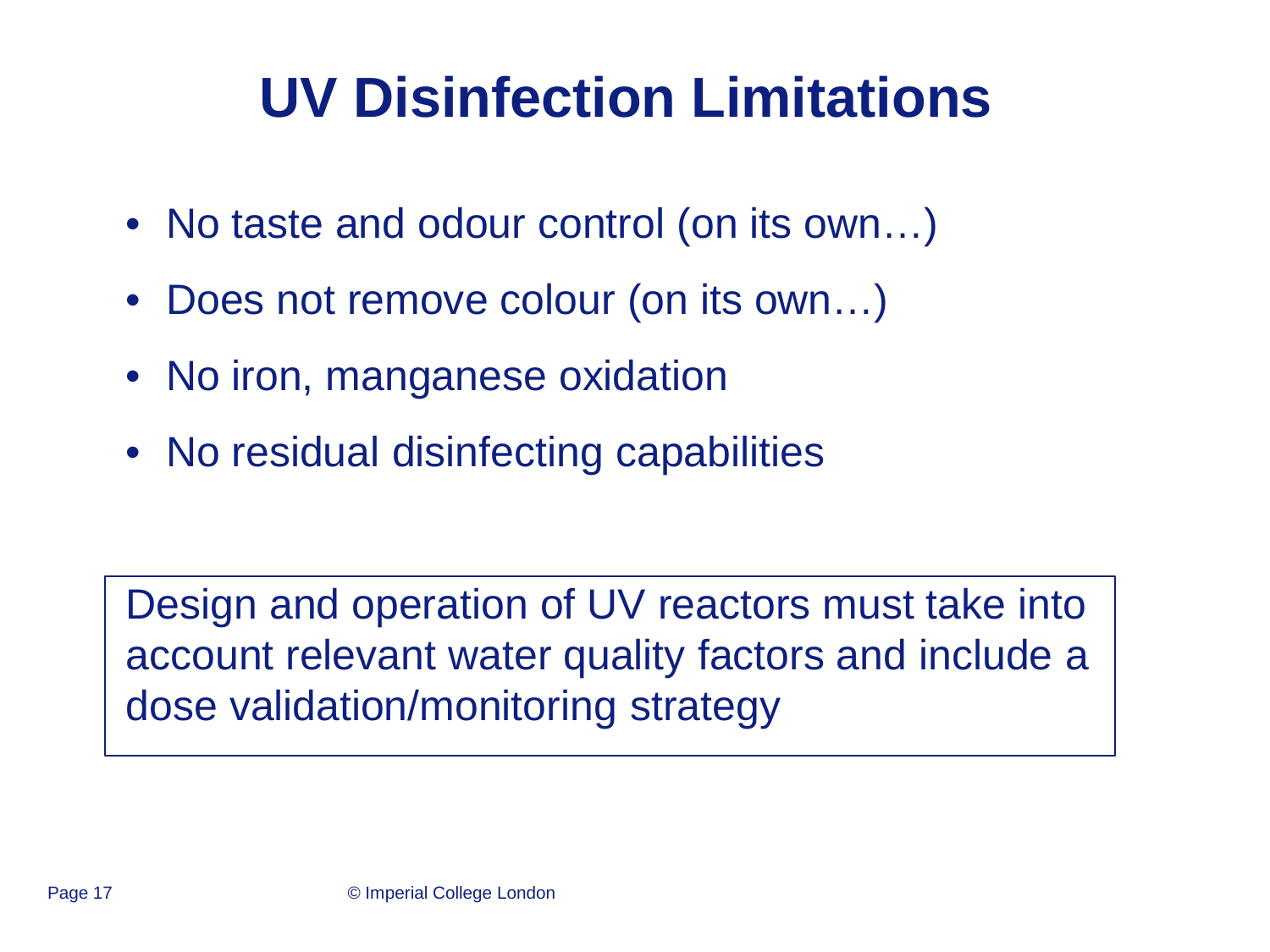

# **Water Quality Considerations**

Relevant water quality parameters:

- UV Transmittance (UVT)
- Fouling
- Turbidity

#### Note: pH, temperature have no major direct impact on UV performance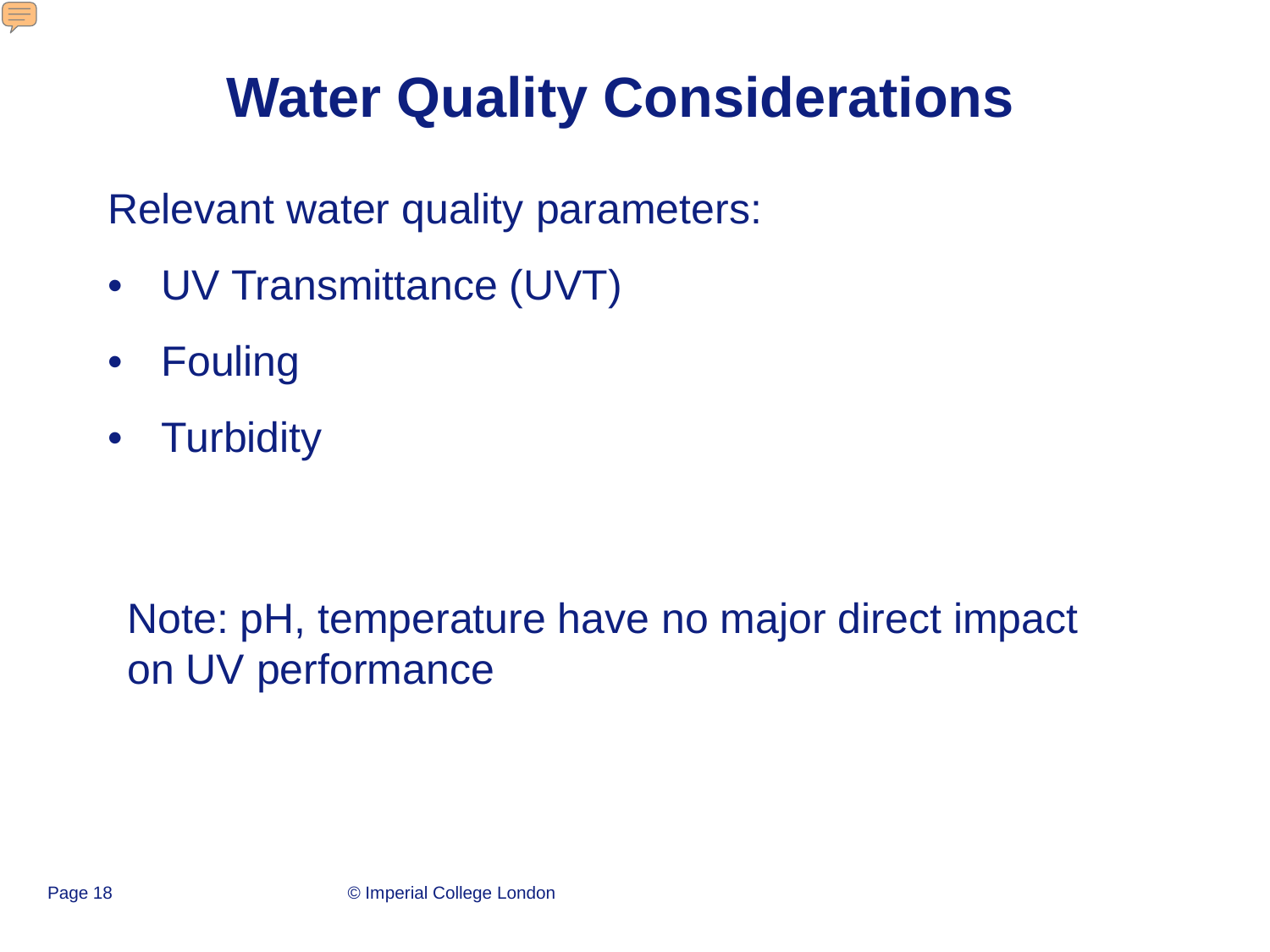# **UV Transmittance (UVT)**

• Definition of %UVT: Percent of light emitted (254 nm) that passes through 1 cm of water

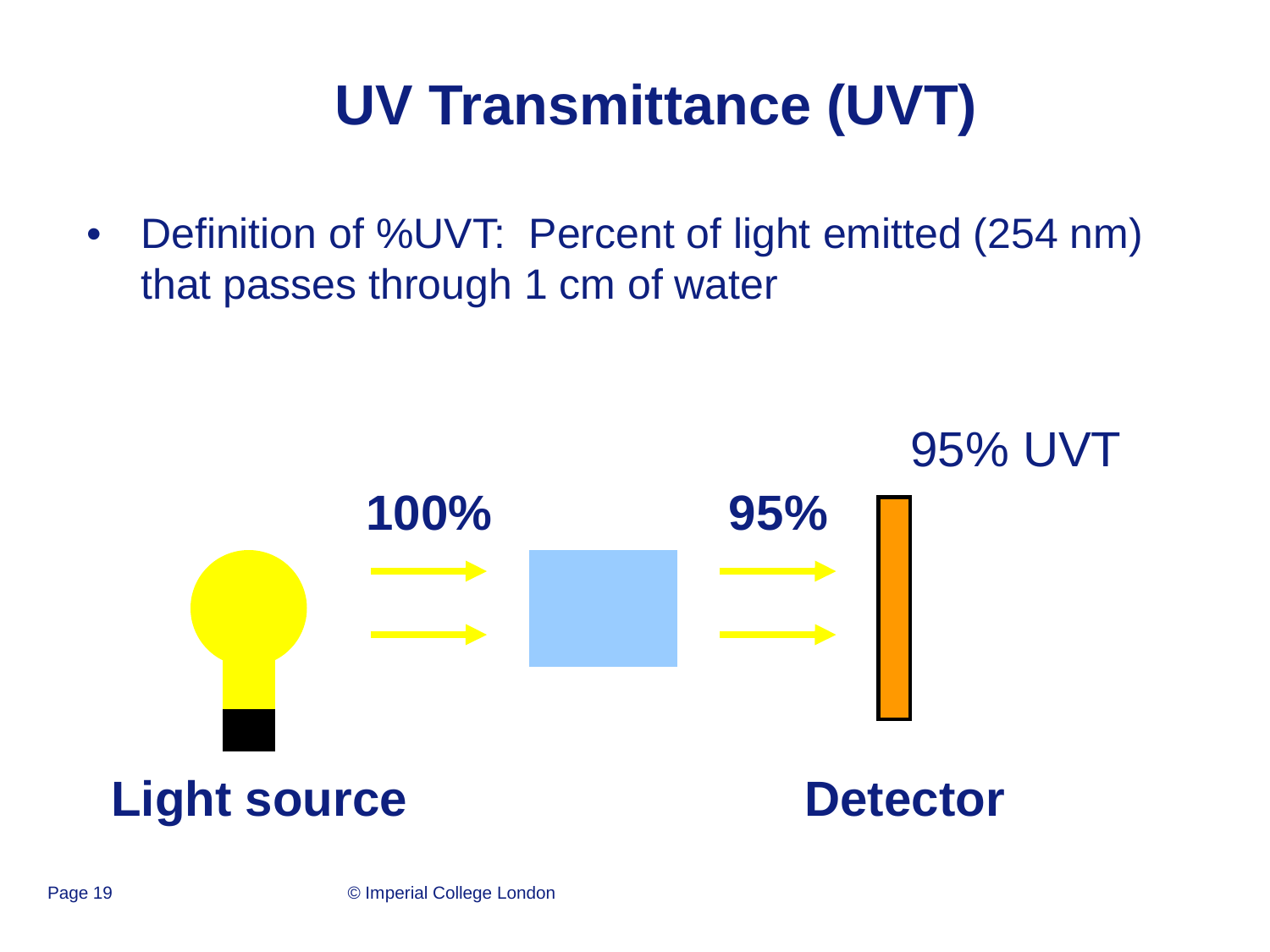# **UV Transmittance (UVT)**

- Arguably the most important water quality parameter
- Clean source water: > 90% UVT
- Wastewaters: often 30% to 50%
- Can vary seasonally for surface waters; often more stable for groundwaters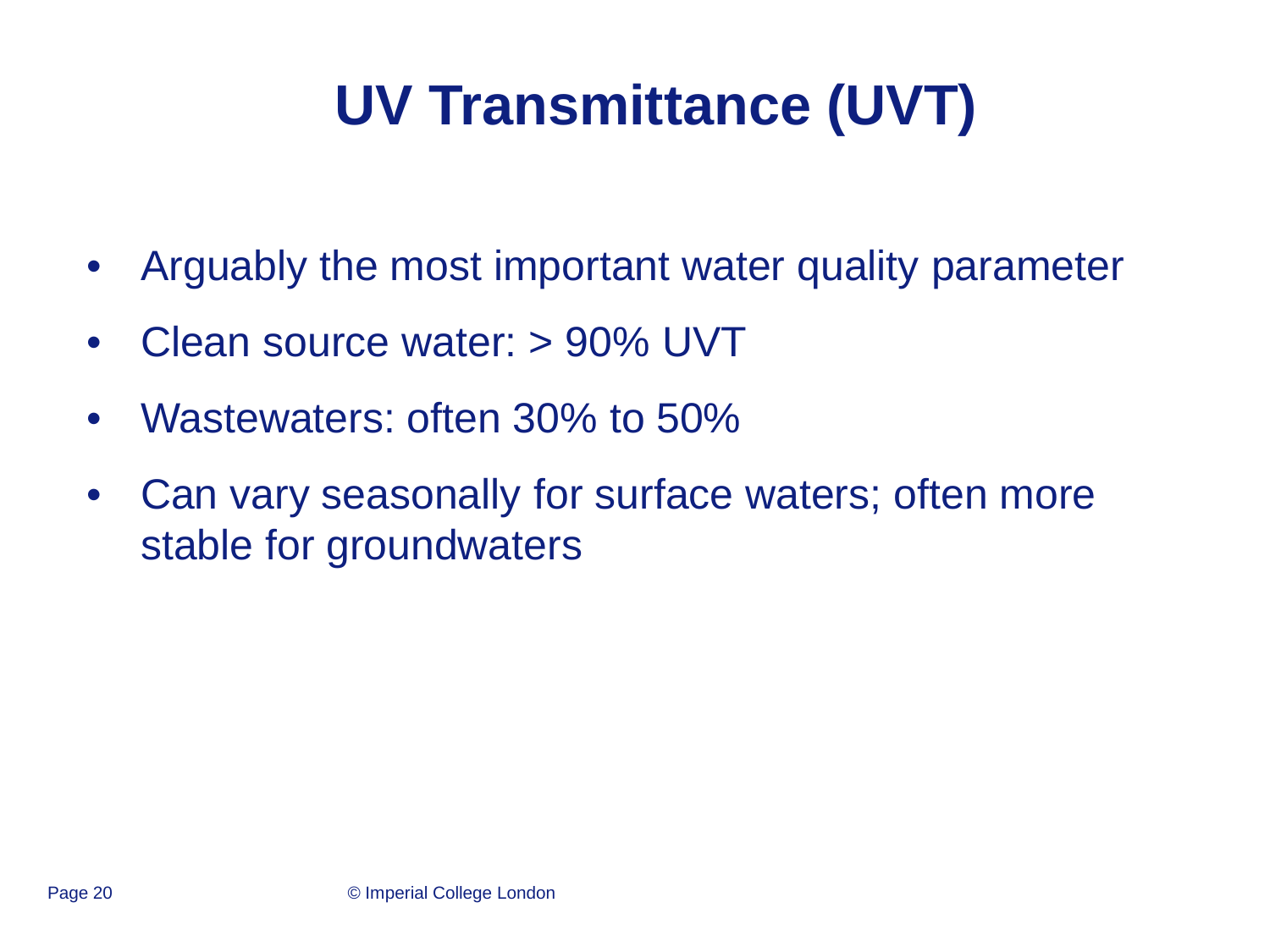# **UV Transmittance (UVT)**

- UVT affected by dissolved and particulate matter; best to apply UV post-filter in a conventional treatment works
- Can always design a powerful enough UV system to handle any UVT
- UV reactor design should consider lowest expected UVT
- Rough rule of thumb: For every 5% decrease in UVT, 50% reduction in UV dose (*i.e.* Need to build 2X the UV system!)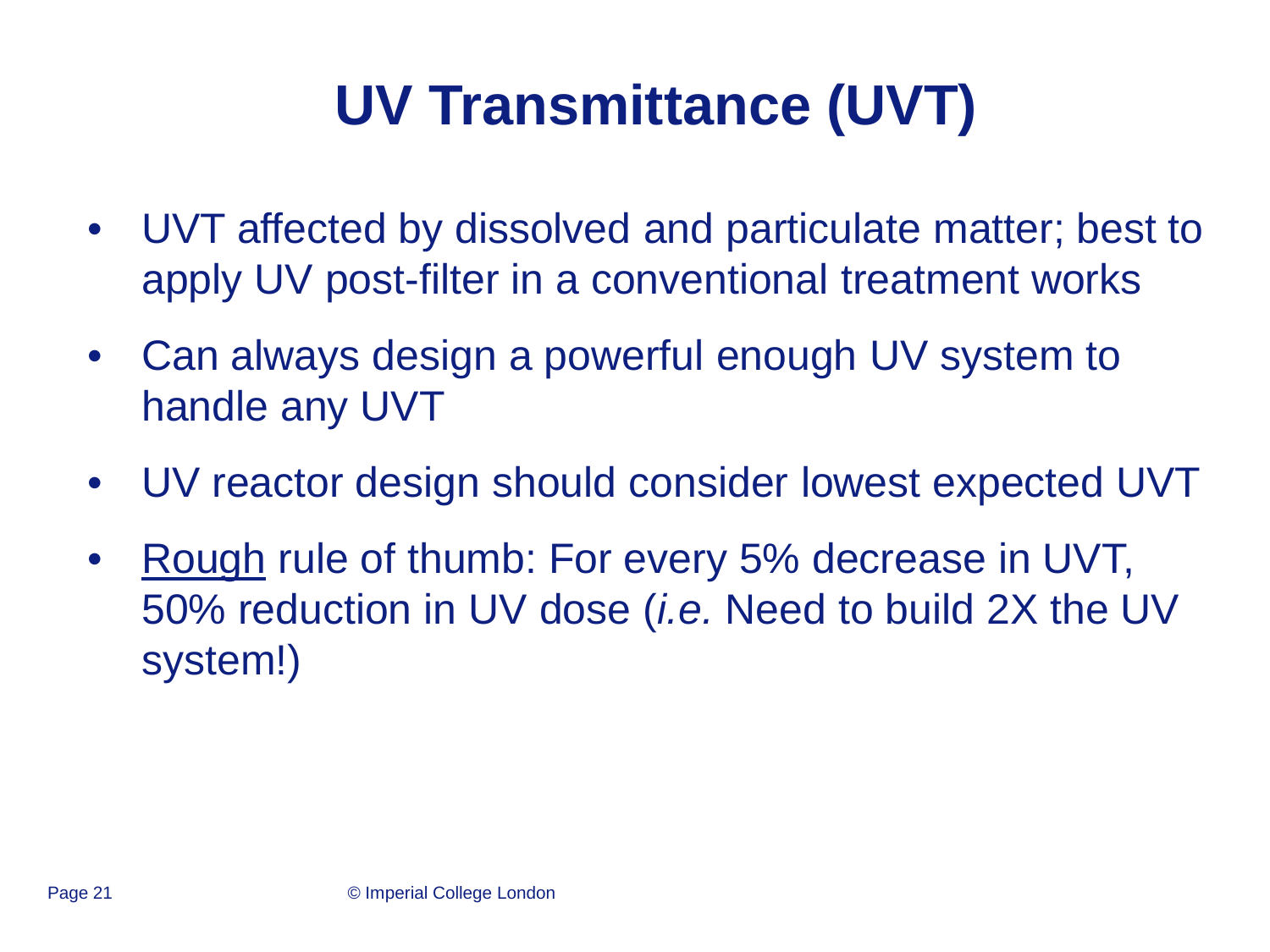

E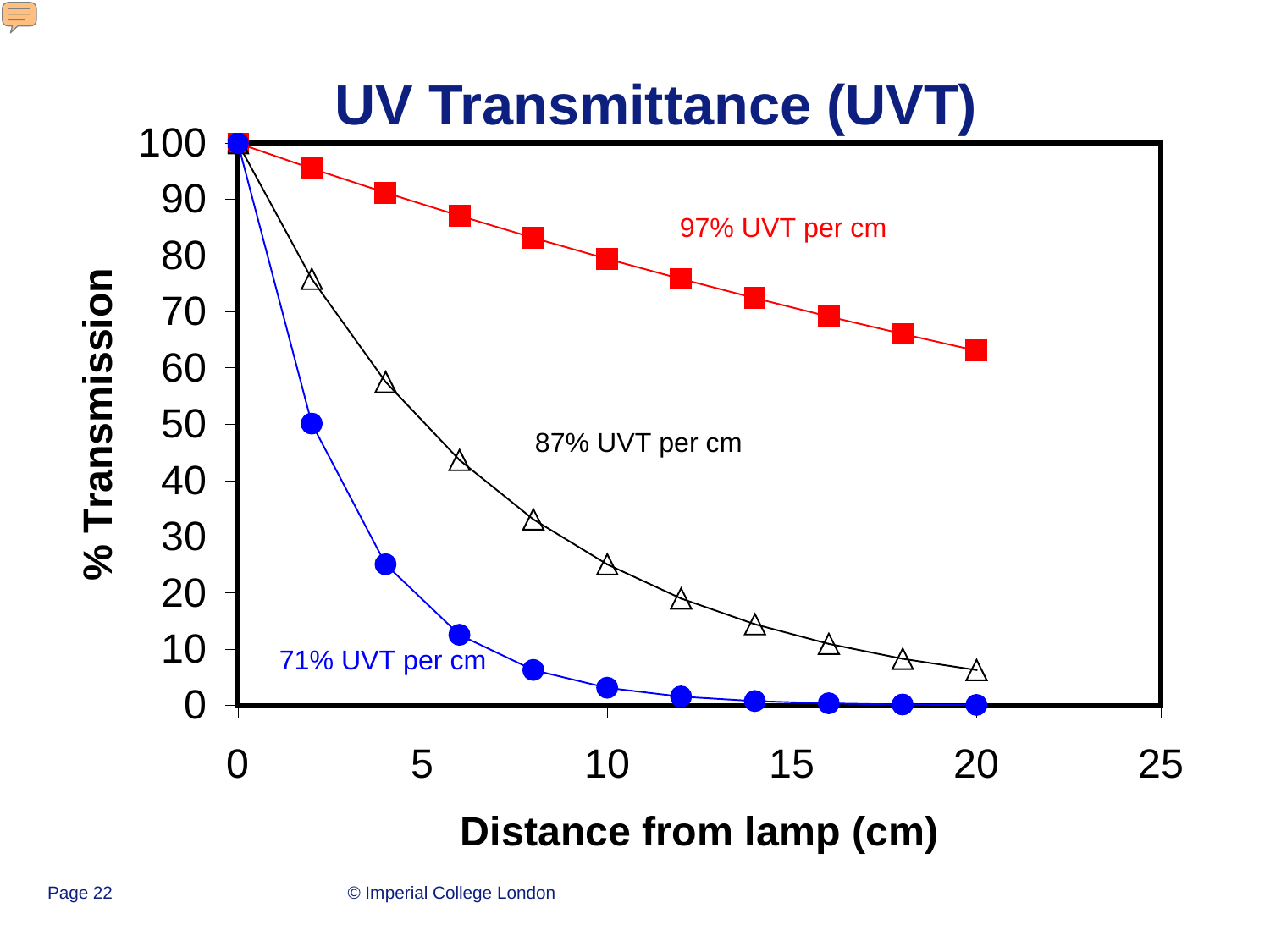





From Jim Malley, IUVA website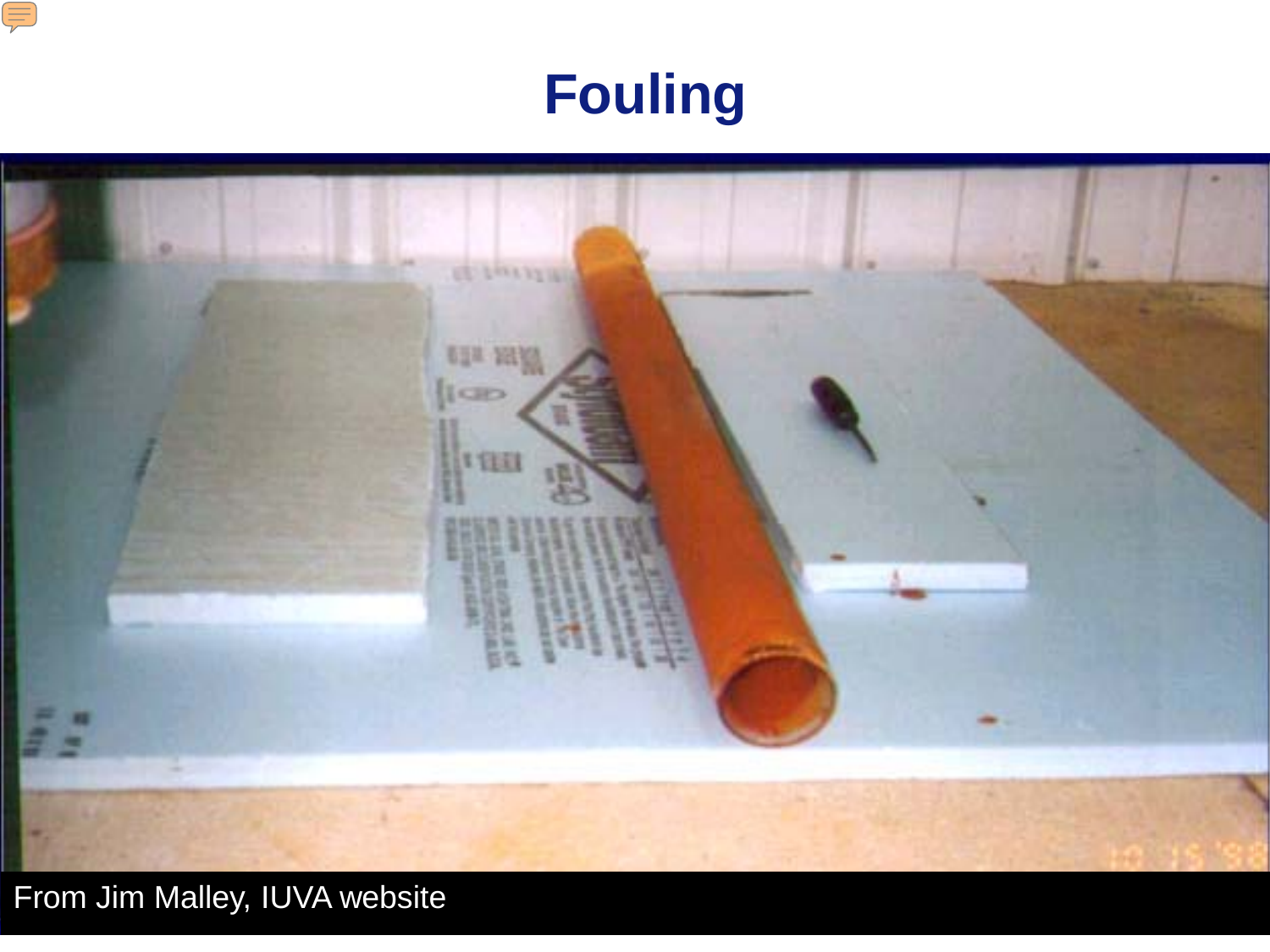# **Fouling**

- Caused by minerals that accumulate on quartz sleeve (*i.e.* hard waters have greater fouling potential)
- Blocks the light
- Will occur in any water
- Hardness  $<$  100 mg/L as CaCO<sub>3</sub> = "slow" fouling
- Iron can be a problem (*e.g.* 0.5 mg/L iron may require chemical cleaning every few days)
- Good news: Can always be controlled using existing lamp cleaning technology (mechanical/chemical)
- (Clean the sensors too...)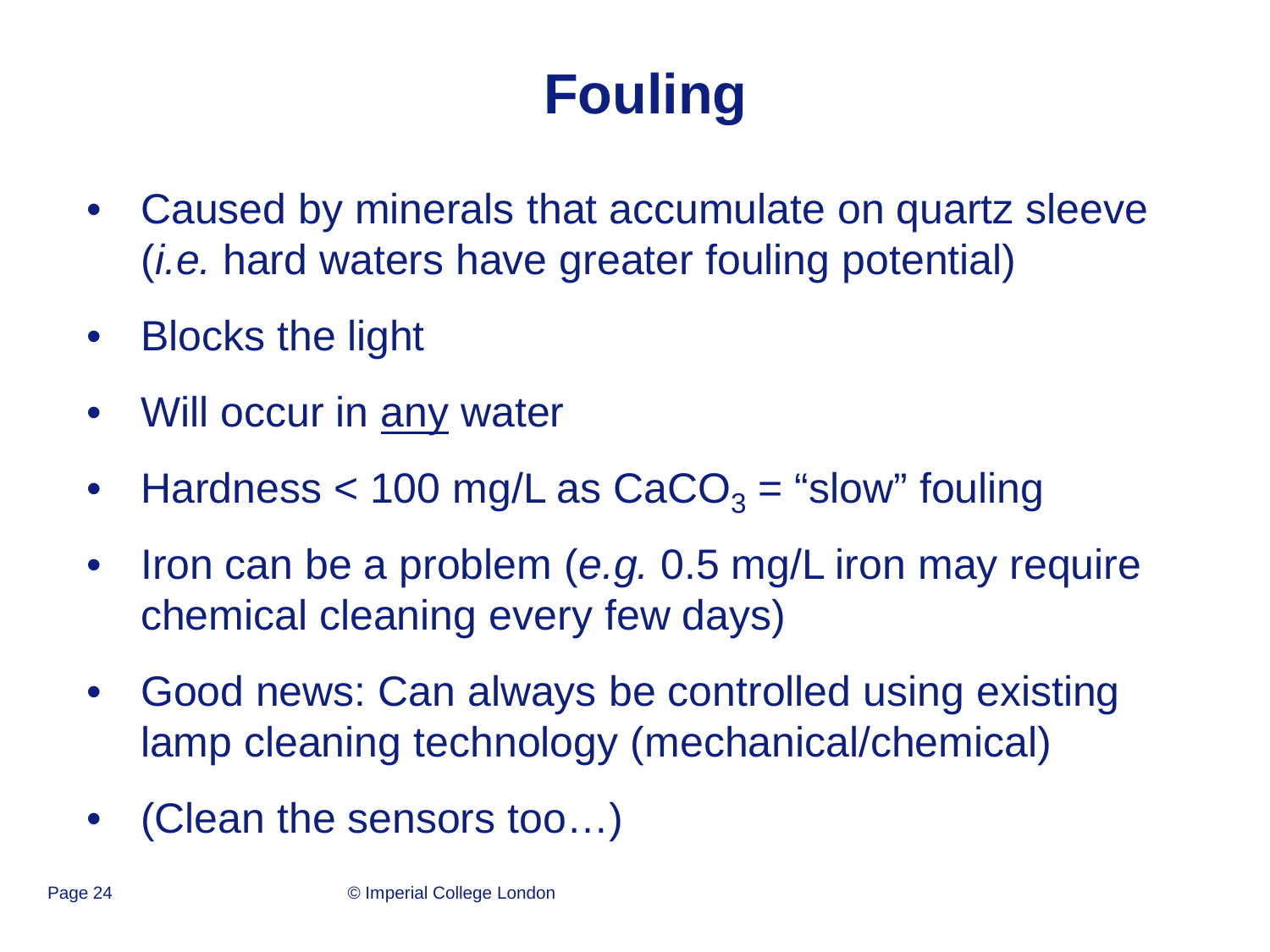# **Turbidity**

- No direct correlation with UV effectiveness in the drinking water context
- Turbidity = scattering. Scattered light can still disinfect
- Turbidity = particle enmeshed organisms
- To forbid UV for turbid waters implies another disinfectant works better with turbidity - No good data substantiating this
- Turbid waters may be most in need of multi-barrier disinfection (e.g. some form of filtration before UV)
- Turbidity does affect UVT, which should be accounted for in the design (by measuring UVT)